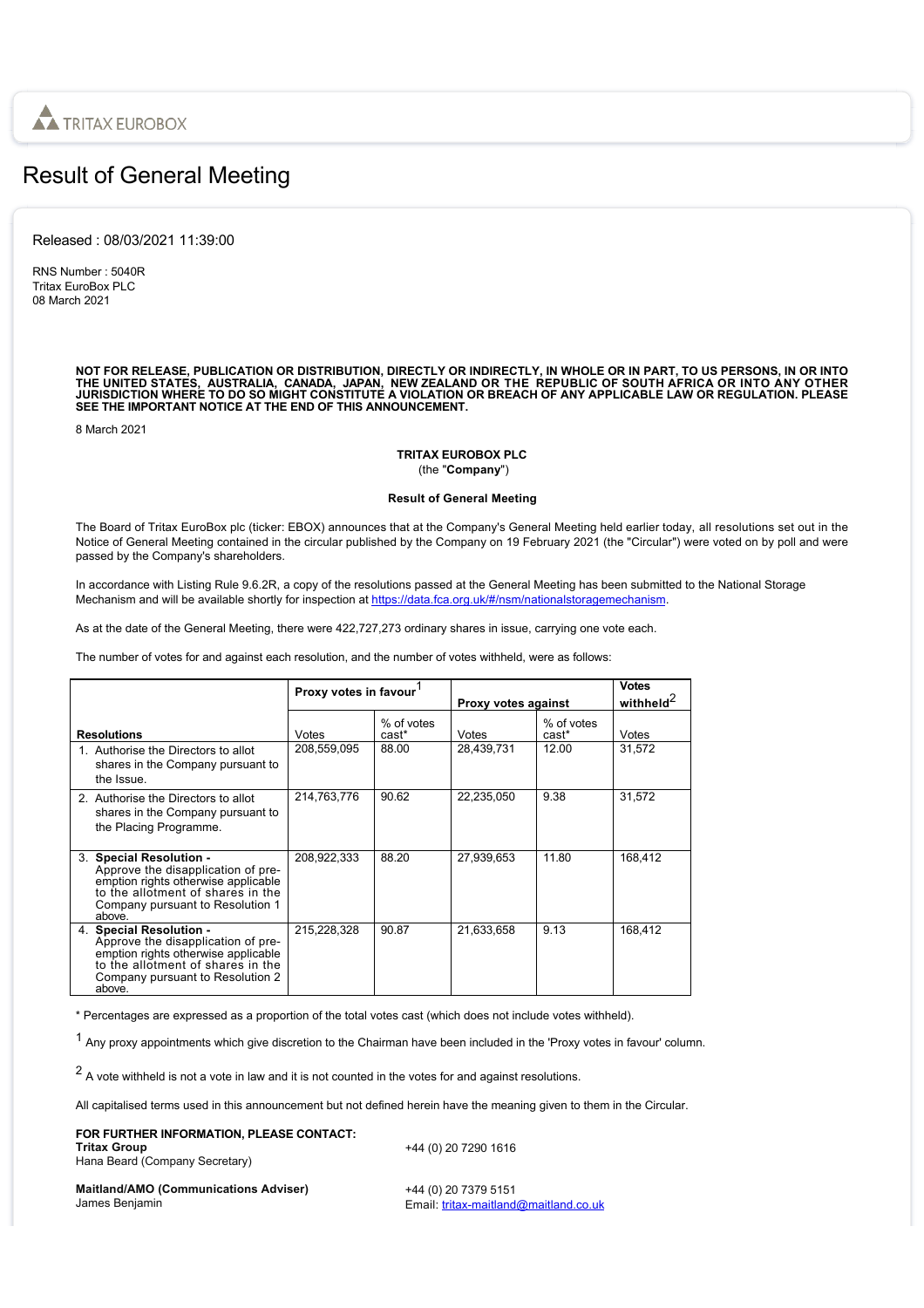#### The Company's LEI is: 213800HK59N7H979QU33.

## **NOTES:**

**Tritax EuroBox plc** invests in and manages a well-diversified portfolio of well-located Continental European logistics real estate assets that are delivering an attractive capital return and secure income to shareholders. These assets fulfil key roles in the logistics and distribution supply-chain focused on the most established logistics markets and on the major population centres across core Continental European countries.

Occupier demand for Continental European logistics assets is in the midst of a major long-term structural change principally driven by the growth of e-commerce. This is evidenced by technological advancements, increased automation and supply-chain optimisation.

The Company's Manager, Tritax Management LLP, has assembled a full-service European logistics asset management capability including specialist "on the ground" asset and property managers with strong market standings in the Continental European logistics sector.

Further information on Tritax EuroBox plc is available at [www.tritaxeurobox.co.uk](http://www.tritaxeurobox.co.uk/)

### **Important Information**

The information in this announcement is for background purposes only. This announcement is not an offer to sell or a solicitation of any offer to buy the Shares in the Company in the United States, Australia, Canada, New Zealand or the Republic of South Africa, Japan, or in any other jurisdiction where such offer or sale would be unlawful. This announcement does not constitute a prospectus and investors must subscribe for or purchase any shares referred to in this announcement only on the basis of information contained in the Prospectus and not in reliance on this announcement.

This communication is not for publication or distribution, directly or indirectly, in or into the United States of America. This communication is not an offer of securities for sale into the United States. The securities referred to herein have not been and will not be registered under the U.S. Securities Act of 1933, as amended, and may not be offered or sold in the United States, except pursuant to an applicable exemption from registration. No public offering of securities is being made in the United States.

The Company has not been and will not be registered under the U.S. Investment Company Act of 1940 (the **"Investment Company Act"**) and, as such, holders of the Shares will not be entitled to the benefits of the Investment Company Act. No offer, sale, resale, pledge, delivery, distribution or transfer of the Shares may be made except under circumstances that will not result in the Company being required to register as an investment company under the Investment Company Act.

The merits or suitability of any securities must be independently determined by the recipient on the basis of its own investigation and evaluation of the investment trust. Any such determination should involve, among other things, an assessment of the legal, tax, accounting, regulatory, financial, credit and other related aspects of the securities.

This announcement may not be used in making any investment decision. This announcement does not contain sufficient information to support an investment decision and investors should ensure that they obtain all available relevant information before making any investment. This announcement does not constitute and may not be construed as an offer to sell, or an invitation to purchase or otherwise acquire, investments of any description, nor as a recommendation regarding the possible offering or the provision of investment advice by any party. No information in this announcement should be construed as providing financial, investment or other professional advice and each prospective investor should consult its own legal, business, tax and other advisers in evaluating the investment opportunity. Nothing in this announcement constitutes investment advice and any recommendations that may be contained herein have not been based upon a consideration of the investment objectives, financial situation or particular needs of any specific recipient.

The information contained in this announcement are provided as at the date of the announcement and are subject to change and no representation or warranty, express or implied, is or will be made in relation to the accuracy or completeness of the information contained herein and no responsibility, obligation or liability or duty (whether direct or indirect, in contract, tort or otherwise) is or will be accepted by the Company or the Manager or any of their affiliates or by any of their respective officers, employees or agents in relation to it. No reliance may be placed for any purpose whatsoever on the information contained in this announcement or on its completeness, accuracy or fairness. The announcement has not been approved by any competent regulatory or supervisory authority.

The Company has a limited trading history. Potential investors should be aware that any investment in the Company is speculative, involves a high degree of risk, and could result in the loss of all or substantially all of their investment. Results can be positively or negatively affected by market conditions beyond the control of the Company or any other person. The returns set out in this document are targets only. There is no guarantee that any returns set out in this document can be achieved or can be continued if achieved, nor that the Company will make any distributions whatsoever. There may be other additional risks, uncertainties and factors that could cause the returns generated by the Company to be materially lower than the returns set out in this announcement.

Each of the Company and the Manager and their affiliates and their respective officers, employees and agents expressly disclaim any and all liability which may be based on this announcement and any errors therein or omissions therefrom.

This announcement does not constitute or form part of, and should not be construed as, any offer or invitation or inducement for sale, transfer or subscription of, or any solicitation of any offer or invitation to buy or subscribe for or to underwrite, any share in the Company or to engage in investment activity (as defined by the Financial Services and Markets Act 2000) in any jurisdiction nor shall it, or any part of it, or the fact of its distribution form the basis of, or be relied on in connection with, any contract or investment decision whatsoever, in any jurisdiction. This announcement does not constitute a recommendation regarding any securities. The price and value of securities and any income derived from them can go down as well as up and investors may not get back the full amount invested on disposal of the securities. Past performance is not a guide to future performance. Before purchasing any New Shares, persons viewing this announcement should ensure they fully understand and accept the risks that are set out in the Prospectus.

Prospective investors should take note that, unless the Company has consented to such acquisition in writing, the Company's Shares may not be acquired by: (i) investors using assets of: (A) an "employee benefit plan" as defined in Section 3(3) of US Employee Retirement Income Security Act of 1974, as amended (**"ERISA"**) that is subject to Title I of ERISA; (B) a "plan" as defined in Section 4975 of the US Internal Revenue Code of 1986, as amended (the **"US Tax Code"**), including an individual retirement account or other arrangement that is subject to Section 4975 of the US Tax Code; or (C) an entity which is deemed to hold the assets of any of the foregoing types of plans, accounts or arrangements that is subject to Title I of ERISA or Section 4975 of the US Tax Code; or (ii) a governmental, church, non-US or other employee benefit plan that is subject to any federal, state, local or non-US law that is substantially similar to the provisions of Title I of ERISA or Section 4975 of the US Tax Code.